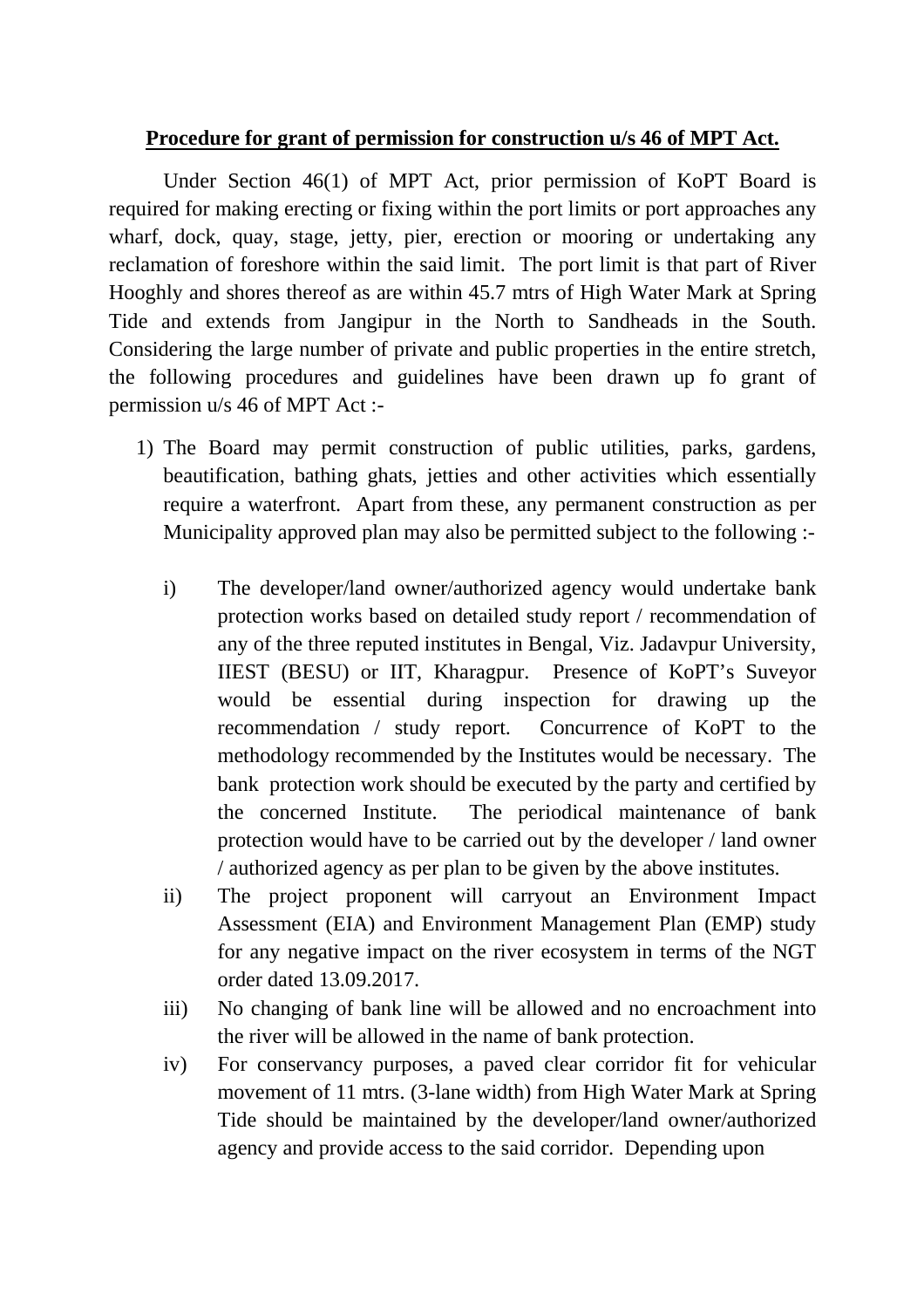erosion potential of a particular stretch of river bank, the 11 mtrs. clear corridor may also be increased.

- v) Restriction on construction of deep tube well within port limits would apply, depending on location.
- vi) In case of any unprecedented hydro-morphological changes in the river, KoPT shall not be responsible in any manner for any consequential effect on the construction and stability of the structures falling within the port limits.
- vii) The above conditions would be applicable in respect of all future constructions, irrespective of existence of already sanctioned plans from concerned Municipality.
- 2. KoPT may invoke Section 46(2) for removal of any construction done without prior permission of the Board.
- 3. In cases of permission granted to developers for authorized construction, foreshore occupation charge for 30 years will be recovered as one time upfront value from the developer.
- 4. While applying for permission u/s 46, a processing fee of Rs.11,000/ per application plus 18% GST will be payable. Apart from the processing fee, other applicable dues / charges like foreshore occupation charge, fee for beautification, inspection charges, etc. would be payable.
- 5. An inspection fee of Rs.1.10 lakh plus 18% GST will be payable on grant of permission for construction.
- 6. Both Processing Fee and Inspection Fee would be reviewed after every 2 years.
- 7. Attempts will be made to process applications accompanied by requisite map, plan, drawing in the prescribed format within here weeks of getting relevant documents. For time bound processing of applications, the same should be submitted as per pro-forma attached.